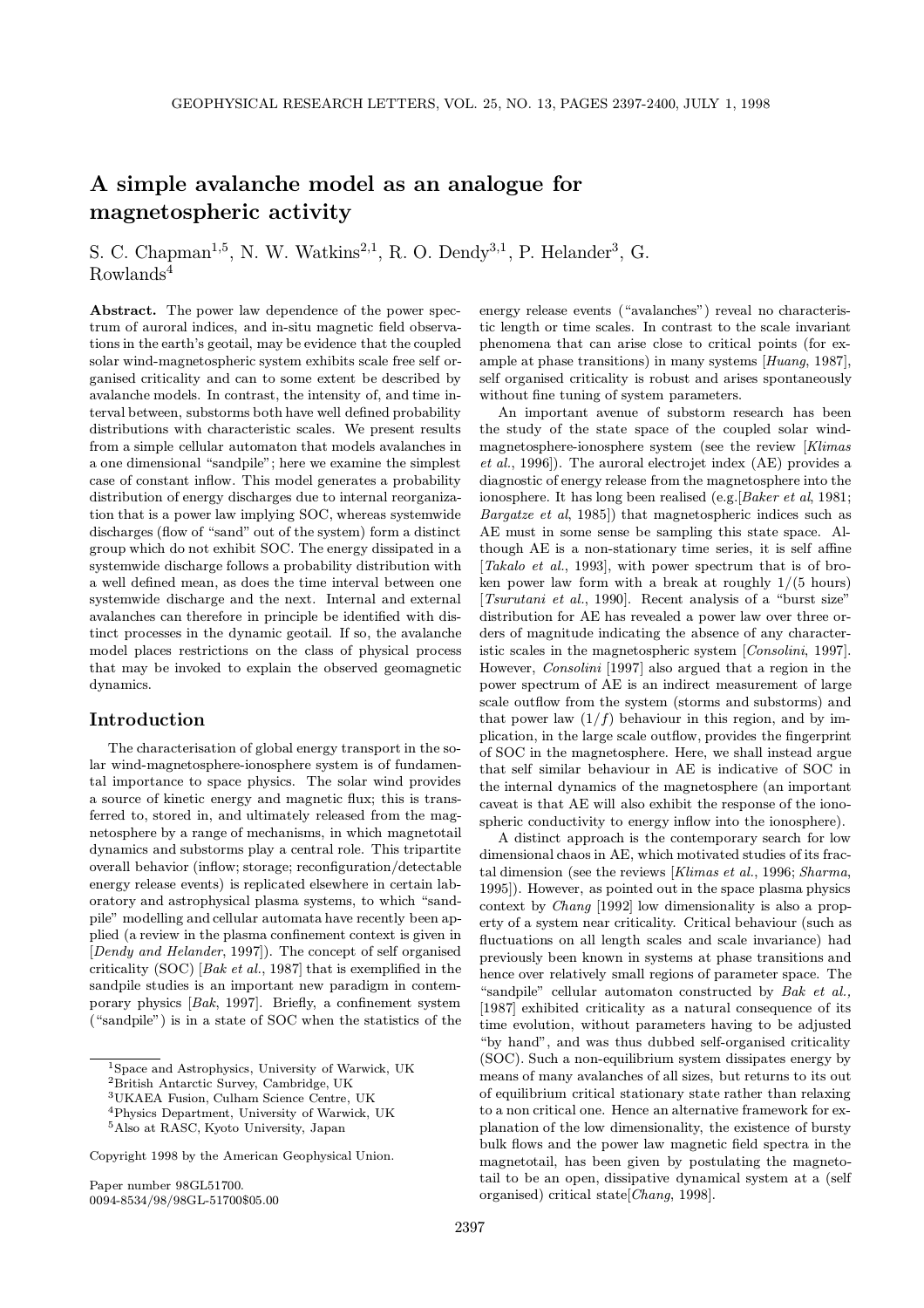

Figure 1. Energy in the sandpile as a function of time (normalization given in the text). Zero energy corresponds to the energy of the sandpile at the angle of repose, hence drops in energy to values > 0 are internal avalanches and to values = 0 are systemwide avalanches.

Other indicators such as substorm chorus events seen at the ground and particle injection events in the near earth magnetosphere indicate the outflow of energy from the system due to large scale systemwide reorganizations. These are typically not self similar, and not completely deterministic, however the intensity and time intervals between one substorm and the next have a probability distribution with a well defined mean ([Pritchard et al, 1996], [Smith et al., 1996]; also [Borovsky et al., 1993] and references therein). We shall see that a model that internally exhibits SOC can simultaneously generate non-SOC global instability (systemwide events), without recourse to any other mechanism.

# The Sandpile Model

The sandpile cellular automaton used here is described in more detail in [Dendy and Helander, 1998]. The sandpile is represented by a 1D grid of  $N$  equally spaced cells unit 1 apart, each with sand at height  $h_j$  and local gradient  $z_j = h_j - h_{j+1}$ . The sandpile is assumed to have an "angle of repose" below which it is always stable, the heights  $h_i$  and the gradients  $z_i$  are those which are in excess of the sandpile at the angle of repose. Each cell is assigned a critical gradient  $z$ ; if the local gradient exceeds this then the sand is redistributed (an avalanche occurs).

The selection rule for the critical gradients on the N nodes is  $F(z) = R$  where R is a uniformly distributed random number in the range [0, 1] and

$$
F(z) = 1 - exp\left(\frac{-z^{1+y}}{1+y}\right) \tag{1}
$$

where  $y$  is an adjustable parameter. The probability of a given node being assigned a critical gradient in the range  $[z, z + dz]$  is then given by:

$$
P(z)dz = \frac{dF}{dz}dz
$$
 (2)



Figure 2. A loglog plot of the probability distributions of the energy dis sipated per avalanche for two sets of data: the first 50000 avalanches (O) and the first 10000 systemwide avalanches (\*) to occur in a sandpile with 500 cells. Where there is no overlap, the "0" group are internal avalanches only and their probability distribution follows a power law.

so that

$$
\int_{z=0}^{\infty} P(z)dz = \int_{z=0}^{\infty} dF = 1
$$
 (3)

as required, and the probability distribution of the critical gradients is

$$
P(z) = \frac{dF}{dz} = z^y exp\left(\frac{-z^{1+y}}{1+y}\right)
$$
 (4)

Sand is then added at cell 1 at a constant rate  $q \ll 1$ , we normalize length and time to this loading rate so that unit volume sand is added in unit time, (ie after  $1/q$  iterations). Once the critical gradient is exceeded at cell 1, the sand is redistributed. The redistribution rule (see [Dendy and Helander, 1998]) is conservative and instantaneous; sand will propagate to cell 2 and if the local critical gradient there is exceeded, to cell 3 and so on. Within this avalanche, the sandpile is "flattened" back to the angle of repose  $(z_j = 0)$  at which the sandpile is stable. The critical gradients within the avalanche are then regenerated by rule ( 1). The avalanche may be entirely an internal rearrangement of sand or may continue until it spreads across all  $N$  cells of the pile (a systemwide discharge), in which case the entire sandpile is emptied and returns to the angle of repose. The energy dissipated by avalanche events (both internal and systemwide) is given by the difference in the potential energy in the entire sandpile before and after the avalanche:

$$
dE = \sum_{j=1}^{N} h_j^2 \mid_{before} - \sum_{j=1}^{N} h_j^2 \mid_{after} \tag{5}
$$

This model is an attempt to incorporate, with minimum complexity, several generic properties which are expected to characterize the magnetospheric system dynamics. The random selection of critical gradients represents the possibility that more than one competing process may be responsible for instability, and that locally each of these processes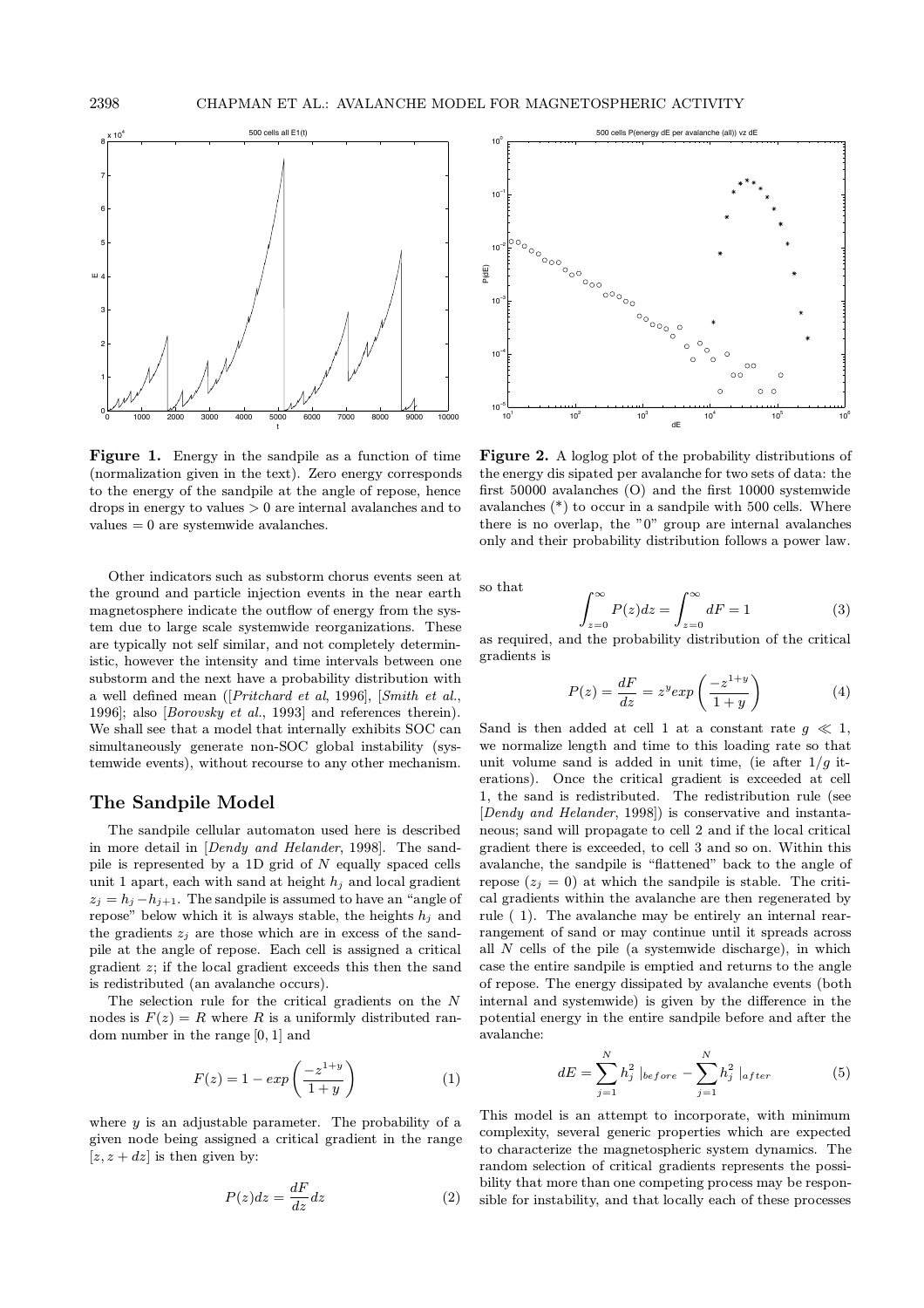has a different threshold for instability. The system has a (constant) finite extent. The evolution of a single avalanche takes place on a timescale that is assumed to be negligible compared with the timescale for loading (inflow and storage of sand/energy). Internal avalanches conserve matter but dissipate energy, i.e. sand can only be lost via systemwide discharges when sand exits the system. The system exhibits both internal and systemwide avalanches under constant loading rate. We will now numerically explore the phenomenology of this simple model.

## Results

Numerical experiments were performed on sandpiles with system lengths ranging over an order of magnitude (50-1000 cells) and in each case the sandpile model was iterated until  $10<sup>4</sup>$  systemwide discharges occurred. The results shown here are for a 500 cell system, with  $g = 0.01$ ,  $y = 0.3$ . The energy in the sandpile in addition to that associated with sand at the (stable) angle of repose is shown for a short interval of this run after  $t = 0$  in Figure 1. The energy starts at zero (the sandpile begins at the angle of repose) and grows on average quadratically as sand is added at a constant rate (since  $E \sim h^2$ ). As the sandpile evolves, small internal drops in energy can initially be seen; these are internal avalanches in which no sand leaves the system. Eventually, a systemwide avalanche occurs (at  $t \approx 1700$ ) and the energy shown drops to zero as all excess sand leaves the system and the sandpile returns to the angle of repose. This cycle of events repeats, but in what appears to be a non deterministic fashion.

We can make some statements about the probability distributions of the time intervals  $dt$  between sucessive avalanches, and the change in energy to the system  $dE$  associated with them. The normalized (binned) distribution for energy change (as defined by ( 5)) due to all avalanches (both internal and systemwide) is shown on a loglog plot in Figure 2. On this plot the internal avalanches all lie approximately on a straight line of exponent  $\sim -0.75$  and occupy a range in  $dE$  of three orders of magnitude, whilst the systemwide avalanches form a distinct group. This power law dependence indicates that the internal avalanches have no intrinsic scale and is taken as evidence that the system exhibits SOC. If the sandpile model were embedded in a larger scale system we would therefore expect to see break points in this distribution at the "edges" (at  $dE \sim 10^1, 10^4$ ). This power law form of  $P(dE)$  is found to be independent of the choice of selection rule for the critical gradients ( 1). In particular, it persists if we simply choose a single value for the critical gradient throughout the sandpile; in this system, the output of the sandpile is fractal and is completely deterministic. The appearance of a power law signature of SOC in data therefore does not distinguish the nature of the detailed mechanism(s) required for instability.

The probability distribution for the time intervals between internal avalanches is straightforward. Since for any avalanche to occur, instability must first occur at cell 1, and the critical gradient at cell 1 has probability distribution ( 4), the time between all avalanches must also have probability distribution ( 4). This distribution in data is therefore a strong indicator of the range of critical gradients, that is, the threshold for instability in the detailed mechanism(s) invoked for instability.

Figure 3. The probability distribution of the time interval between one systemwide avalanche and the next for the data shown in the previous figures. Normalization given in the text.

The behaviour of the systemwide discharges is shown in Figure 3. Both the energy released in systemwide discharges (see Figure 2), and the time intervals between each systemwide discharge and the next, follow probability distributions with well defined means; they have a characteristic scale and hence do not show evidence of SOC. These probability distributions arise as a consequence of the randomized critical gradients in the sandpile; a sandpile with a single critical gradient produces systemwide discharges that are precisely periodic in time and have the same energy. The probability distributions of the random sandpile scale with the system size and the rate of inflow of energy (sand) to the system. Hence, an output distribution that is not in SOC, and exhibits some characteristic scale, does not indicate a system's preference for a single internal threshold for instability per se. The characteristic scale may simply reflect the rate of inflow of energy and the scale size of the system.

Finally, the results presented here are restricted to the case of constant rate of inflow of energy/"sand" g. The detailed behaviour of the model under variable inflow rate is complex and will be the subject of a future paper. However, since time is normalized to the inflow rate we can infer that fluctuations (increase/decrease) in inflow rate will be reflected in fluctuations (decrease/increase) in the mean time interval between all avalanches. In this sense the model will naturally incorporate "driven" behaviour.

### Summary

The dynamic global magnetosphere exhibits two properties. Internal to the global system there is evidence of SOC (absence of an intrinsic scale) both in magnetospheric activity as monitored by AE and in magnetic field spectra taken in- situ in the geotail. The output from the magnetosphere as seen by substorm chorus events, injection events and so forth on the other hand has a well defined probability distribution with a mean time interval between events such as substorms. Here, we have presented a simple avalanche (sandpile) model which reproduces this behaviour. The model requires a box of fixed size, random critical gradients and